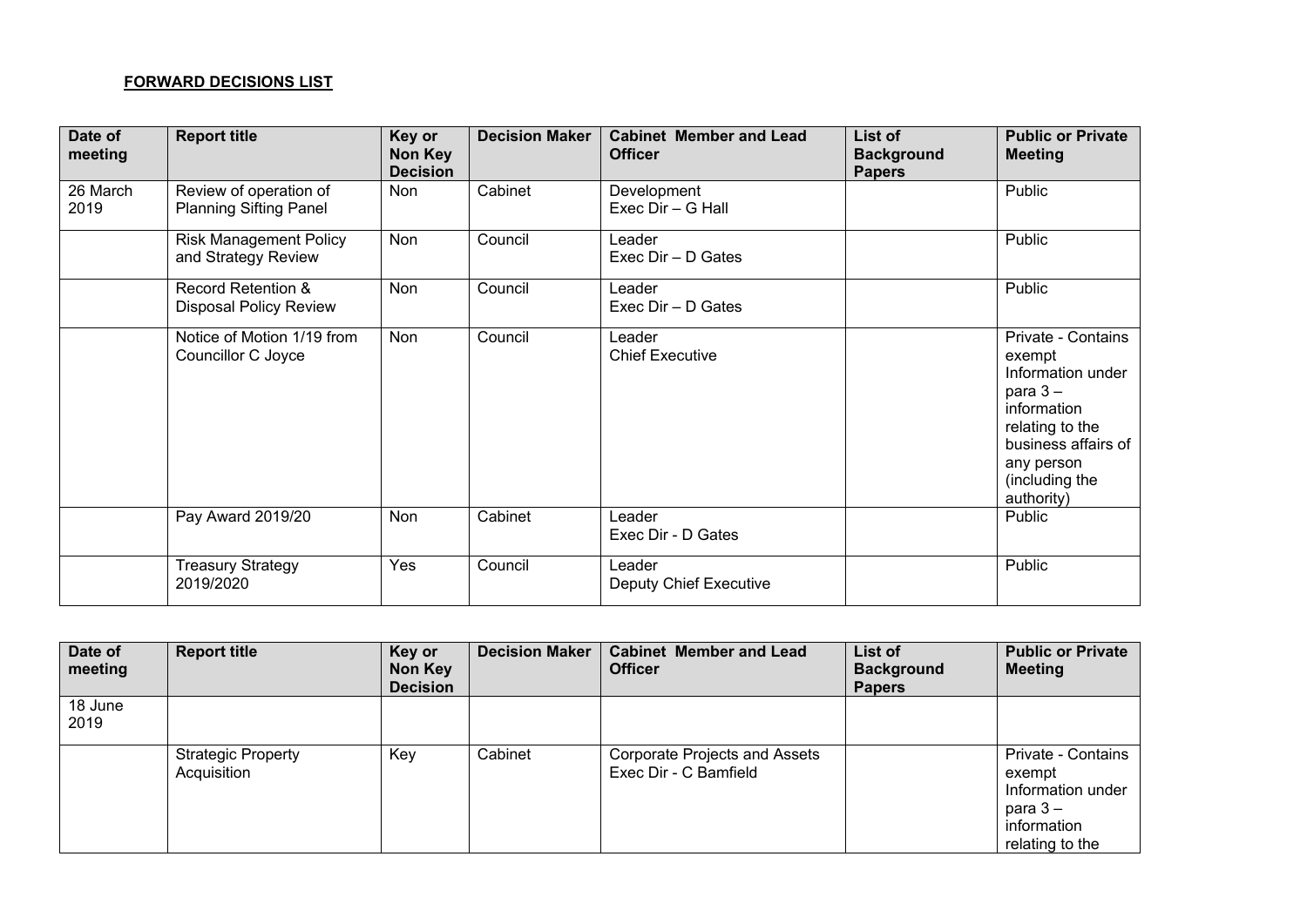| Difficult to Deliver Site -<br>Hunstanton - Housing With<br>Care                                | Key | Council | <b>Corporate Projects and Assets</b><br>Exec Dir - C Bamfield | business affairs of<br>any person<br>(including the<br>authority)<br>Private - Contains<br>exempt<br>Information under<br>para $3 -$<br>information<br>relating to the<br>business affairs of<br>any person<br>(including the<br>authority) |
|-------------------------------------------------------------------------------------------------|-----|---------|---------------------------------------------------------------|---------------------------------------------------------------------------------------------------------------------------------------------------------------------------------------------------------------------------------------------|
| Nar Ouse Enterprise Zone<br>Implementation & Delivery                                           | Key | Council | <b>Corporate Projects and Assets</b><br>Exec Dir - C Bamfield | Private - Contains<br>exempt<br>Information under<br>para $3-$<br>information<br>relating to the<br>business affairs of<br>any person<br>(including the<br>authority)                                                                       |
| Appointments to Outside<br><b>Bodies</b>                                                        | Non | Cabinet | Leader<br><b>Chief Executive</b>                              | Public                                                                                                                                                                                                                                      |
| Appointments to Joint<br>Safety & Welfare Cttee,<br>Joint Employee Committee<br>and Task Groups | Non | Cabinet | Leader<br><b>Chief Executive</b>                              | Public                                                                                                                                                                                                                                      |
| <b>Proposed Enforced Sales</b><br>case & future procedures                                      | Non | Cabinet | Development<br>Exec Dir - G Hall                              | Private - Contains<br>exempt<br>Information under<br>para $3 -$<br>information<br>relating to the<br>business affairs of<br>any person<br>(including the<br>authority)                                                                      |
| Nelson Quay King's Lynn -<br><b>Planning and Delivery</b>                                       | Key | Cabinet | <b>Corporate Projects and Assets</b><br>Exec Dir - C Bamfield | Private - Contains<br>exempt                                                                                                                                                                                                                |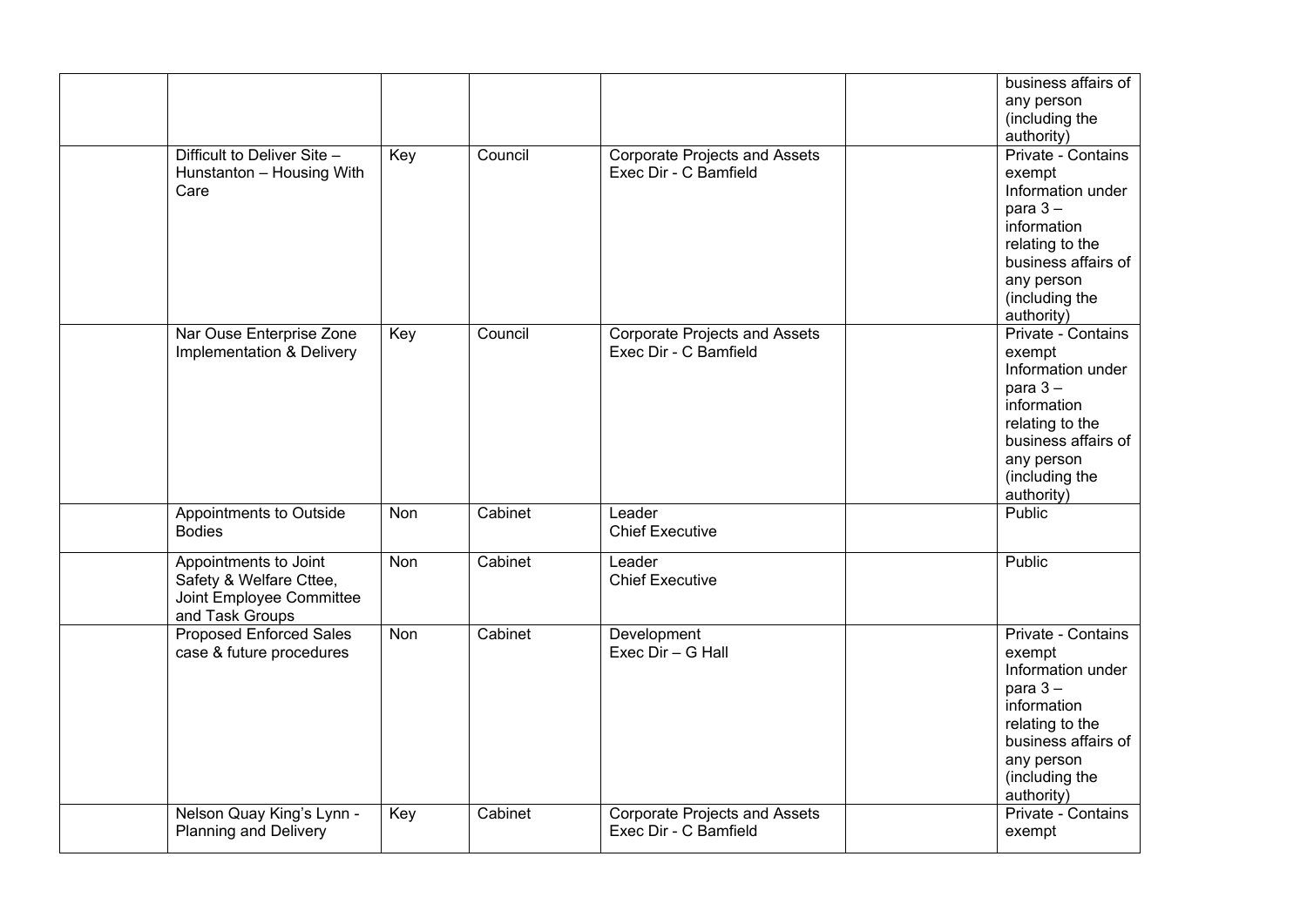|                                                       |     |         |                                                                  | Information under<br>para $3 -$<br>information<br>relating to the<br>business affairs of<br>any person<br>(including the<br>authority)                                 |
|-------------------------------------------------------|-----|---------|------------------------------------------------------------------|------------------------------------------------------------------------------------------------------------------------------------------------------------------------|
| Development Options -<br>Hunstanton                   | Key | Council | Performance and Economic<br>Development<br>Exec Dir - C Bamfield | Private - Contains<br>exempt<br>Information under<br>para $3 -$<br>information<br>relating to the<br>business affairs of<br>any person<br>(including the<br>authority) |
| <b>Hunstanton Coastal</b><br>Management Plan          | Key | Cabinet | Environment<br>Exec Dir - G Hall                                 | Open                                                                                                                                                                   |
| Cinema Development<br>Tender arrangements             | Key | Cabinet | Culture, Heritage & Health<br>Exec Dir - C Bamfield              | Private - Contains<br>exempt<br>Information under<br>para $3 -$<br>information<br>relating to the<br>business affairs of<br>any person<br>(including the<br>authority) |
| Major Housing Phase 3-<br>Enabling Work for Lynnsport | Key | Council | <b>Corporate Projects and Assets</b><br>Exec Dir - C Bamfield    | Private - Contains<br>exempt<br>Information under<br>para $3 -$<br>information<br>relating to the<br>business affairs of<br>any person<br>(including the<br>authority) |
| Major Housing Project 2                               | Key | Council | <b>Corporate Projects and Assets</b><br>Exec Dir - C Bamfield    | Private - Contains<br>exempt                                                                                                                                           |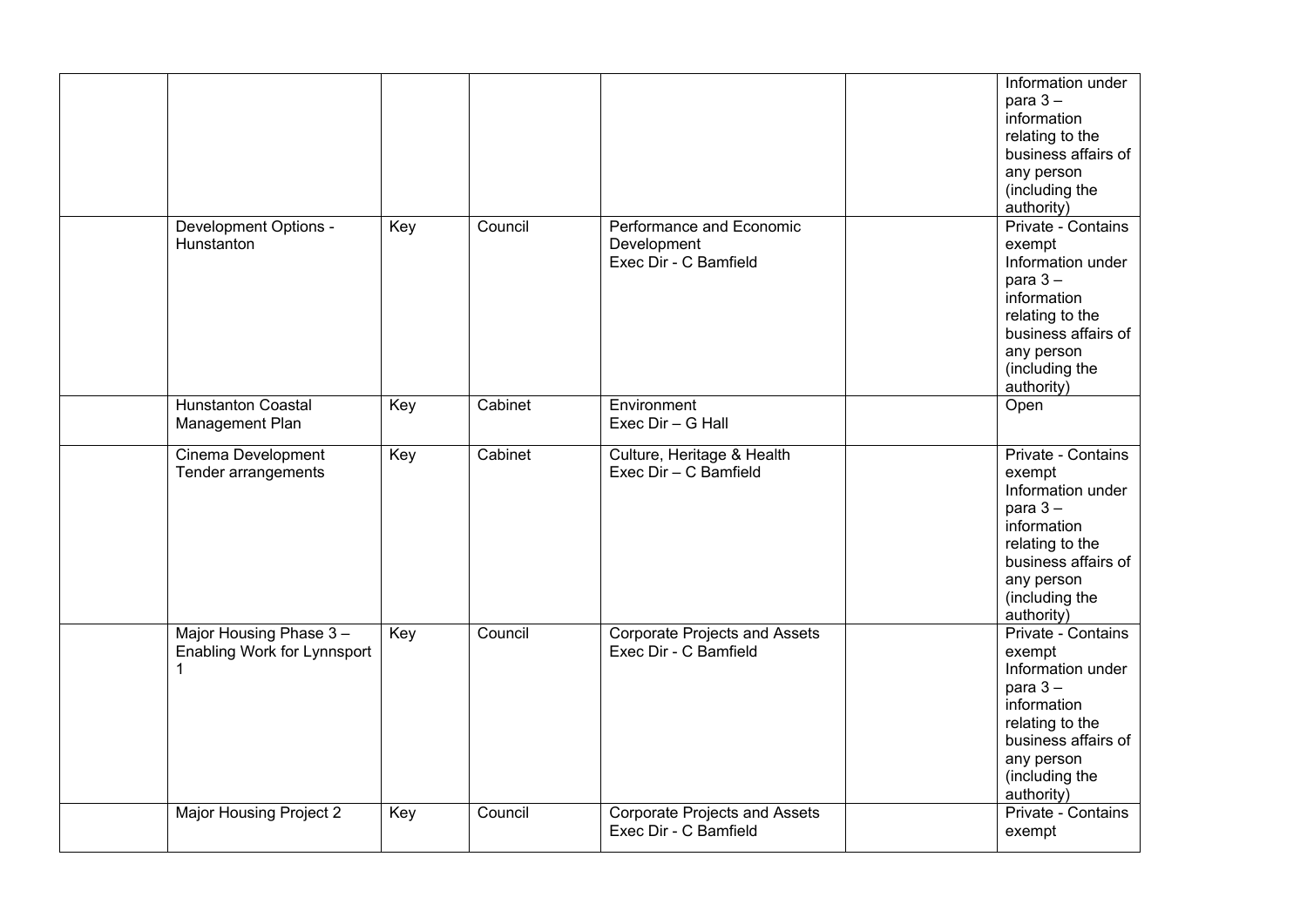|  | Management Re-Structure | Non | Cabinet | Leader<br><b>Chief Executive</b>        | Information under<br>para $3-$<br>information<br>relating to the<br>business affairs of<br>any person<br>(including the<br>authority)<br>Private - Contains<br>exempt<br>Information under<br>para 1-<br>information<br>relating to the<br>business affairs of |
|--|-------------------------|-----|---------|-----------------------------------------|----------------------------------------------------------------------------------------------------------------------------------------------------------------------------------------------------------------------------------------------------------------|
|  |                         |     |         |                                         | any person<br>(including the<br>authority)                                                                                                                                                                                                                     |
|  | <b>Capital Strategy</b> | Key | Council | Leader<br><b>Deputy Chief Executive</b> | Public                                                                                                                                                                                                                                                         |

| Date of<br>meeting | <b>Report title</b>                      | Key or<br>Non Key<br><b>Decision</b> | <b>Decision Maker</b> | <b>Cabinet Member and Lead</b><br><b>Officer</b>       | List of<br><b>Background</b><br><b>Papers</b> | <b>Public or Private</b><br><b>Meeting</b>                                                                                                                            |
|--------------------|------------------------------------------|--------------------------------------|-----------------------|--------------------------------------------------------|-----------------------------------------------|-----------------------------------------------------------------------------------------------------------------------------------------------------------------------|
| 6 August<br>2019   |                                          |                                      |                       |                                                        |                                               |                                                                                                                                                                       |
|                    | <b>Strategic Property</b><br>Acquisition | Key                                  | Cabinet               | Corporate Projects and Assets<br>Exec Dir - C Bamfield |                                               | Private - Contains<br>exempt<br>Information under<br>para $3-$<br>information<br>relating to the<br>business affairs of<br>any person<br>(including the<br>authority) |